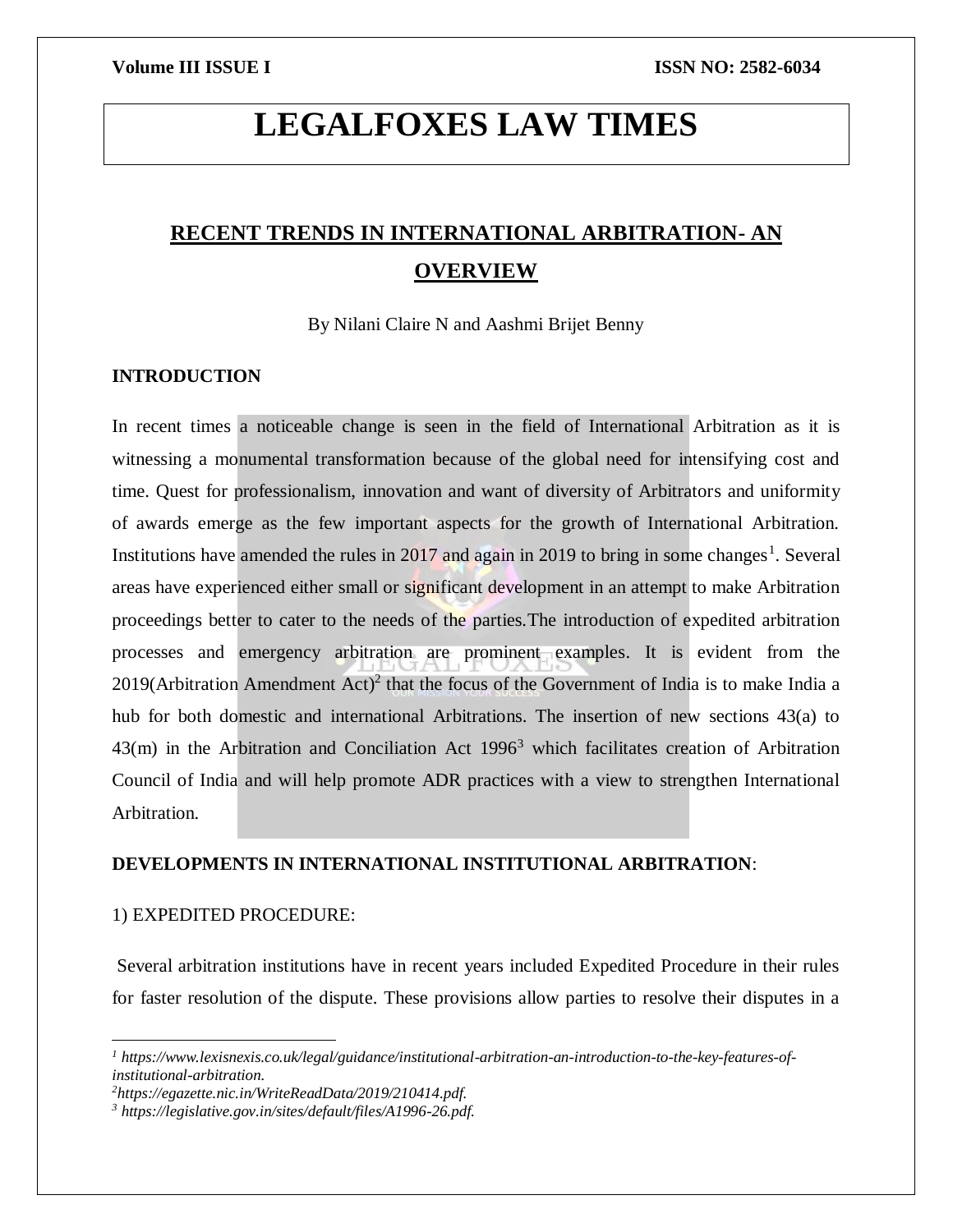cost efficient and in reasonable time. Some examples of the Arbitration Institutes that provide for Expedited procedure are:

1. Singapore International Arbitration Centre (SIAC)

2. International Court of Arbitration (ICC)

3. Council for National and International Commercial Arbitration (CNICA).

The various provisions dealing with Expedited Procedure include:

- 1. Singapore International Arbitration Centre Rules<sup>4</sup> [ Rule 5]
- 2. The International Court of Arbitration Rules  $2021<sup>5</sup>$  (Article 30, AppendixV1).

3.Expedited formation of Tribunal under London Court of International Arbitration Rules 2020<sup>6</sup> (Article 9A).

In the case of Noble Resources International Pvt Limited vs Shanghai Good Credit International Trade Co Ltd<sup>7</sup>the Shanghai court refused to enforce a SIAC award passed under the expedited procedure. The court held that it is not in conformity with the intention of the parties and it does not uphold party autonomy. Following that, SIAC's Vice Chairman nominated a single arbitrator under the Expedited Procedure, who rendered an award.

In the case of AQZ vs ARA<sup>8</sup> the Singapore High Court had discussed the issue of appointment of a sole arbitrator under expedited procedure despite the arbitration agreement specifying a threemember tribunal.

### 2) EMERGENCY ARBITRATOR:

*7 [2018] 1 CMCLR 18.*

 $\overline{\phantom{a}}$ 

*<sup>4</sup> https://www.siac.org.sg/our-rules/rules/siac-rules-2016.*

*<sup>5</sup> https://iccwbo.org/dispute-resolution-services/arbitration/rules-of-arbitration.*

*<sup>6</sup> https://www.lcia.org/Dispute\_Resolution\_Services/lcia-arbitration-rules-2020.*

*<sup>8</sup> [2015] SGHC 49.*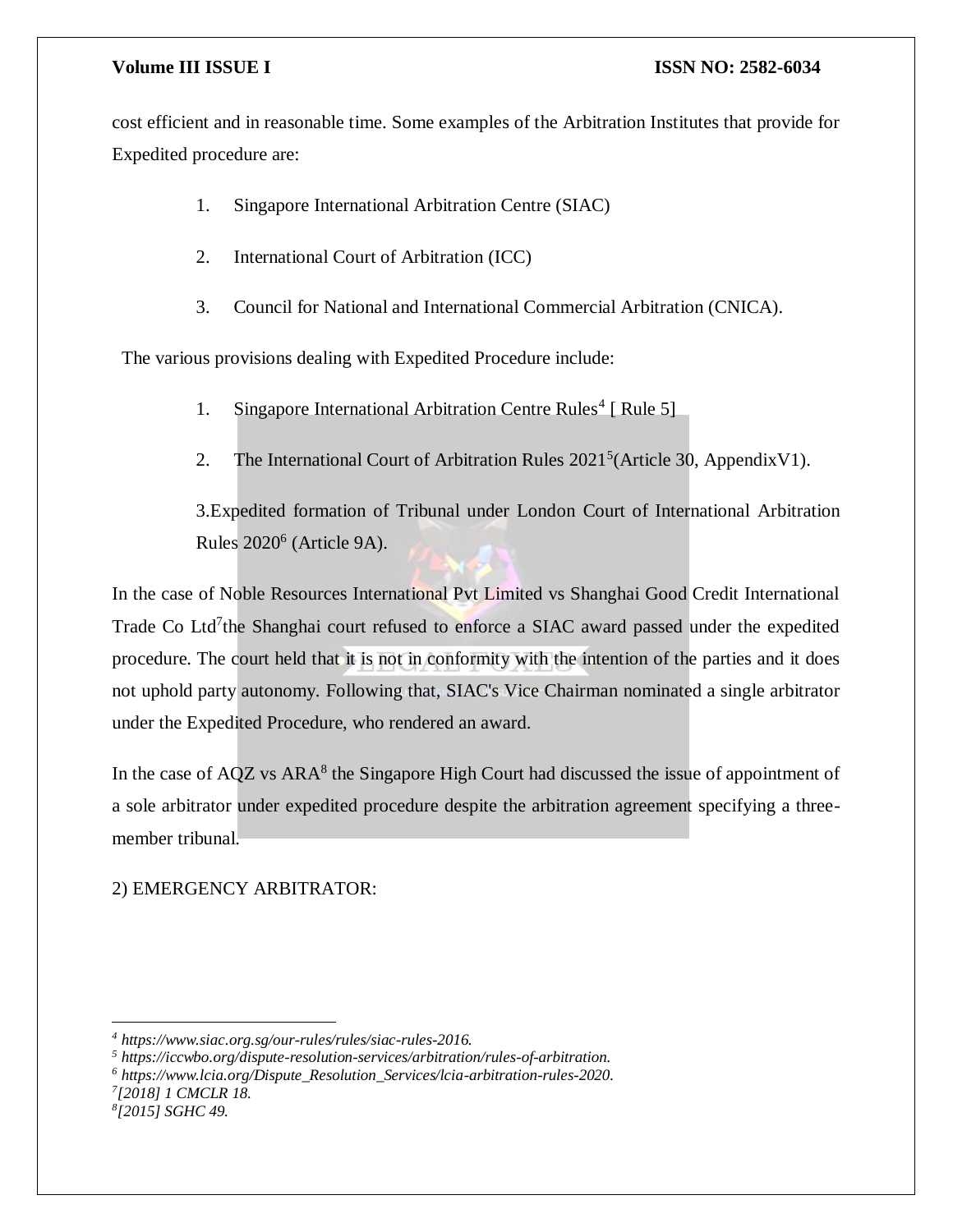An emergency arbitrator may be appointed under certain International Arbitration rules for determination of applications for urgent interim relief before the arbitral tribunal is constituted.Some examples of Arbitral institutions that provide for Emergency Arbitrators:

- 1) The International Centre for Dispute Resolution (AAA-ICDR)
- 2) Stockholm Chamber of Commerce (SCC)
- 3) Indian Council of Arbitration.

SIAC Rule 30.2(read with Schedule  $1)^9$  states a party may apply to SIAC for the appointment of an Emergency Arbitrator for the purpose of grant of emergency interim relief. An application must be filed concurrently with or after the filing of an arbitration notice.

In the Indian context, the Emergency Arbitrator provisions have found greater resonance, given:

1) The tendency of parties making urgent interim relief applications before the Indian Courts,

2) Judicial endorsement of the SIAC Emergency Arbitrator provisions by the EGAL FOX **His** courts in India.

3) For example: In HSBC PI Holdings (Mauritius) Ltd vs Airtel Post Studioz Limited  $\&$  others<sup>10</sup>, the Bombay High Court in exercise of its jurisdiction to grant interim measures of protection, directed relief in terms of the awards made by the Emergency Arbitrator under the SIAC Rules<sup>11</sup>.

4) In Plus Holdings Limited vs Xeitgeist Entertainment Group Ltd and  $\text{Ors}^{12}$ , the petitioner approached the Bombay High Court to restrain the Respondents from releasing the film 'Hotel Mumbai' on the OTT platform. An Emergency Arbitrator was appointed in this case.

 $\overline{a}$ 

*<sup>11</sup>Supra note 9.*

*<sup>9</sup>Supra note 4.*

*<sup>10</sup>Civil Appeal No. 5158 of 2016 with Civil Appeal No. 9820 of 2016.*

*<sup>12</sup>Com Arb Pet 399 of 2019.*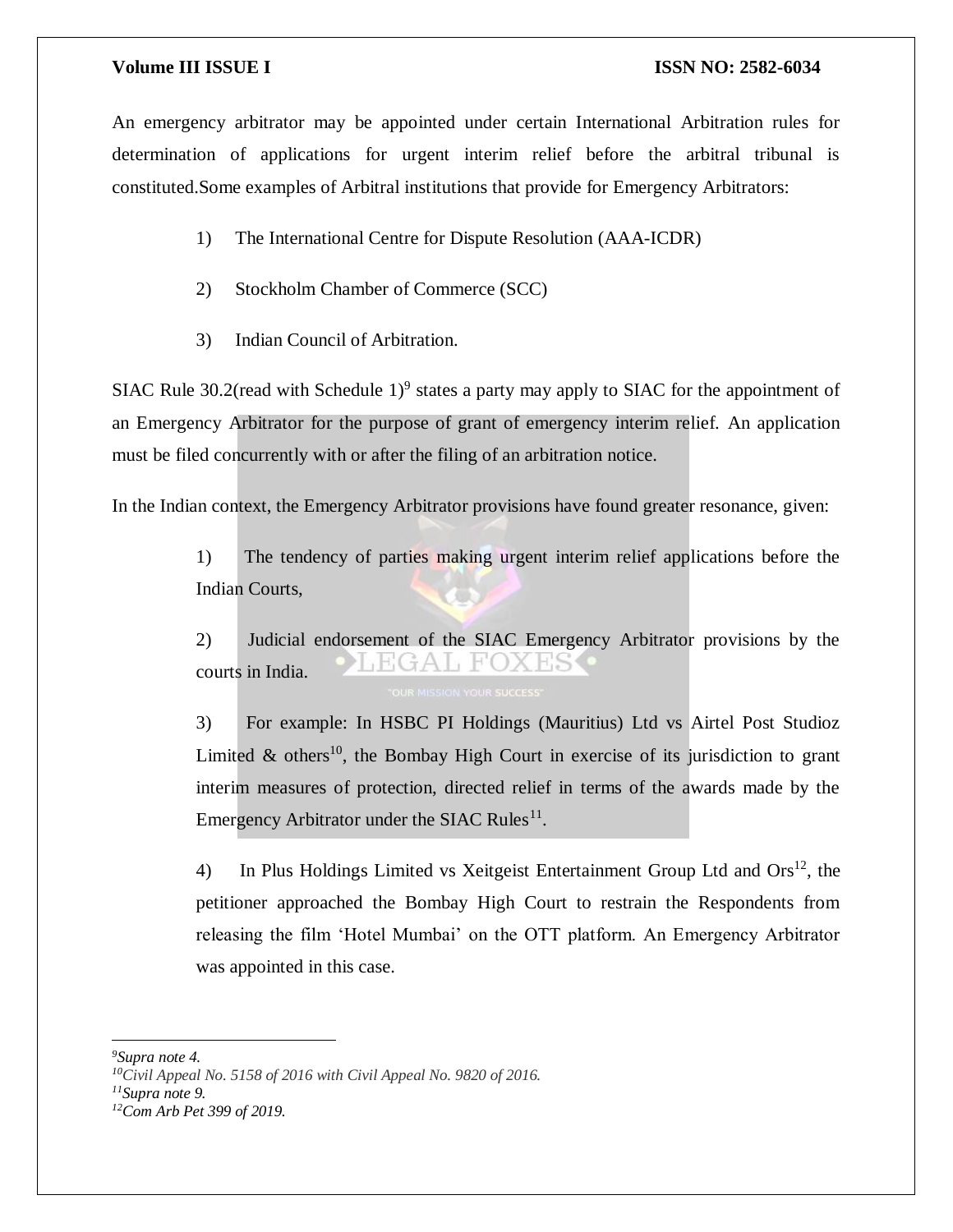#### 3)JOINDER OF PARTIES- SIAC RULES:

A party or a non-party to the arbitration can file an application for joinder of one or additional parties to the tribunal or with the Registrar  $(Rule7)<sup>13</sup>$ . In order to apply for a joinder, the following criteria needs to be satisfied:

1)The joining party is deemed to be bound by the arbitration agreement; or

2) All parties, including, the additional party to be joined have consented to the joinder of the additional party (Rule 7.1 and Rule  $7.8)$ <sup>14</sup>.

In the case of PT First Media TBK vs Astro Nusantara International  $BV<sup>15</sup>$  the Singapore Court of Appeal considered the earlier SIAC Rule  $24.1(b)^{16}$  which gave the tribunal the power to allow other parties in the arbitration with their express consent, and make a single final award determining all disputes among parties to the arbitration.

4)MULTIPLE CONTRACTS AND CONSOLIDATION OF ARBITRATION-(Rule 6 and Rule  $8)$ <sup>17</sup>:

If a claimant has a dispute resulting from or related to more than one contract, he or she may, under Rule  $6.1^{18}$ :

1)Register for consolidation under Rule  $8^{19}$  or file a Notice of Arbitration with SIAC for each arbitration agreement entered.

2)File a single Notice of Arbitration in respect of all arbitration agreements whereby the claimant is deemed to have commenced multiple arbitrations and the said Notice of Arbitration would be considered as an application for consolidation.

 $\overline{\phantom{a}}$ *<sup>13</sup>Supra note 11. <sup>14</sup>Ibid. <sup>15</sup>[2013] SGCA 57. <sup>16</sup>Supra note 14. <sup>17</sup>Ibid. <sup>18</sup>Ibid. 19Ibid.*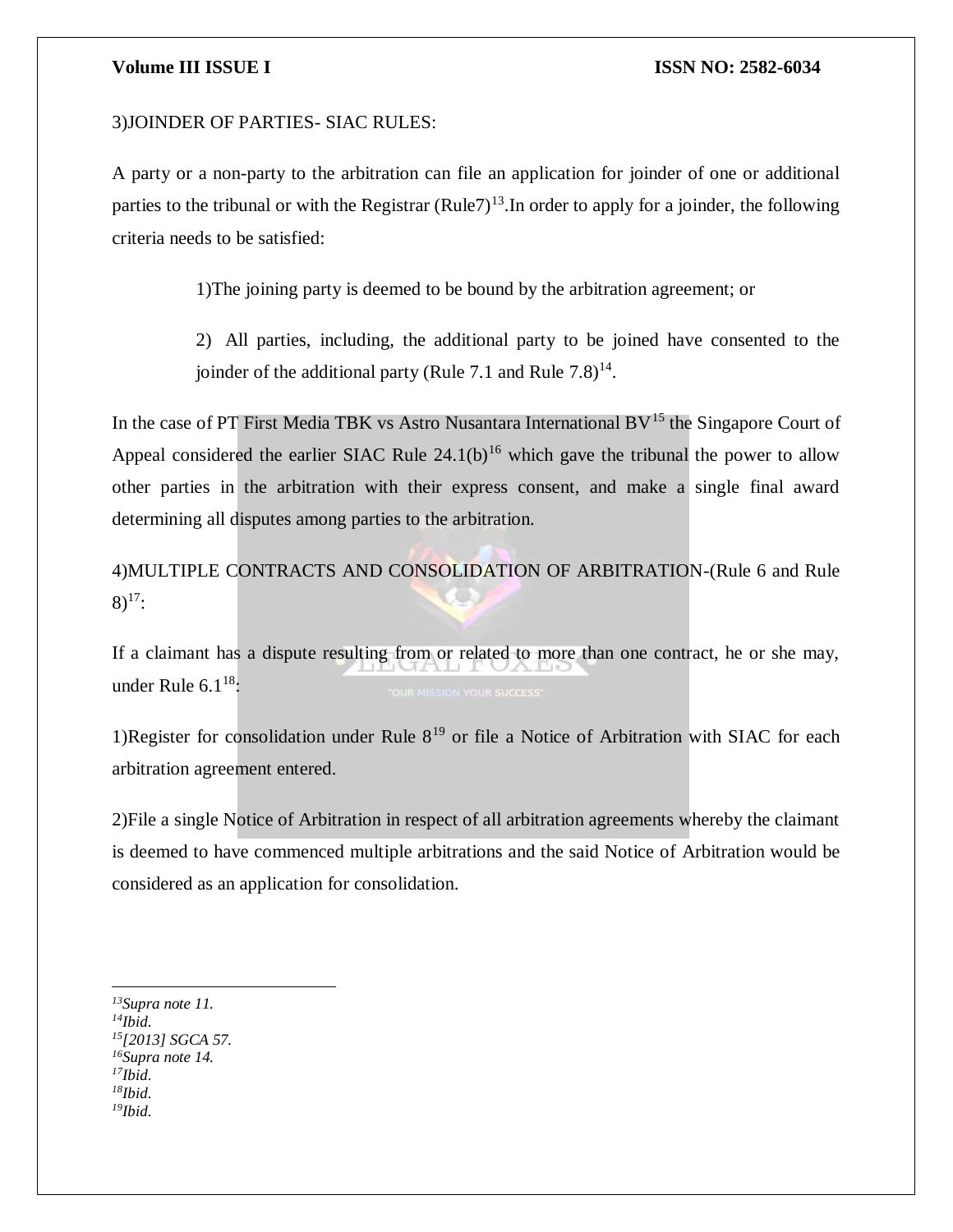Rule 8<sup>20</sup> permits the process of consolidation of multiple arbitrations into single arbitration. In the case of Global Infonet vs Lenovo and  $\text{Ors}^{21}$  a Single Judge of the High Court allowed an application filed under Section 8 of the Arbitration and Conciliation Act  $1996^{22}$ , seeking reference to arbitration proceedings that technically arose out of three separate and distinct arbitration agreements between different parties.

# **ARTIFICIAL INTELLIGENCE IN ARBITRAL PROCEEDINGS**

Artificial intelligence is the process of stimulating human intelligence in systems that are programmed to think and act like humans. Additionally this concept also applies to any kind of machine that exhibits traits associated with the human mind such as problem solving and learning. Artificial intelligence's ability to rationalise and take actions that have the best possibility of reaching a specified and definite objective is a key feature.Arbitration is one among the most prominent and accepted means of dispute resolution amongst the other Alternative Dispute Resolution mechanisms available. Arbitration is preferred by the disputing parties who don't want to go to courts or require a hustle free,speedy, effective and binding decision in a lesser time.

Unlike other means of dispute resolution, in arbitration, a private tribunal is constituted wherein the arbitrators are appointed by the disputing parties. It is usually human arbitrators who are appointed. But through the development of technology, arbitration has also seen development. According to experts, in due course of time, AI powered arbitration will come into effect taking the position of human arbitrators. This is said to be technologically feasible and will be able to efficiently perform the functions which a human arbitrator is required to perform<sup>23</sup>.

### **"AI" IN INTERNATIONAL ARBITRATION**

In arbitration it is necessary that the arbitrators to be appointed should have relevant experience in dealing with various types of issues and disputes. Therefore, it is necessary that potential arbitrators should be appointed. Additionally, translation and transcribing programs are equally important in arbitral proceedings. Further, the techniques used during document production i.e to scan and process documents are equally important. Thus, through implementation of AI tools in Arbitration will be helpful as heavy volumes of evidence can be summarized by classification

*<sup>20</sup>Ibid.*

 $\overline{a}$ 

*<sup>21</sup>Judgement dated July 25,2019 in C.S.(Comm)No.658of 2017.*

*<sup>22</sup>Supra note 3.*

*<sup>23</sup> https://www.disputeresolutiondata.com/artificial\_intelligence\_in\_international\_arbitration\_an\_overview.*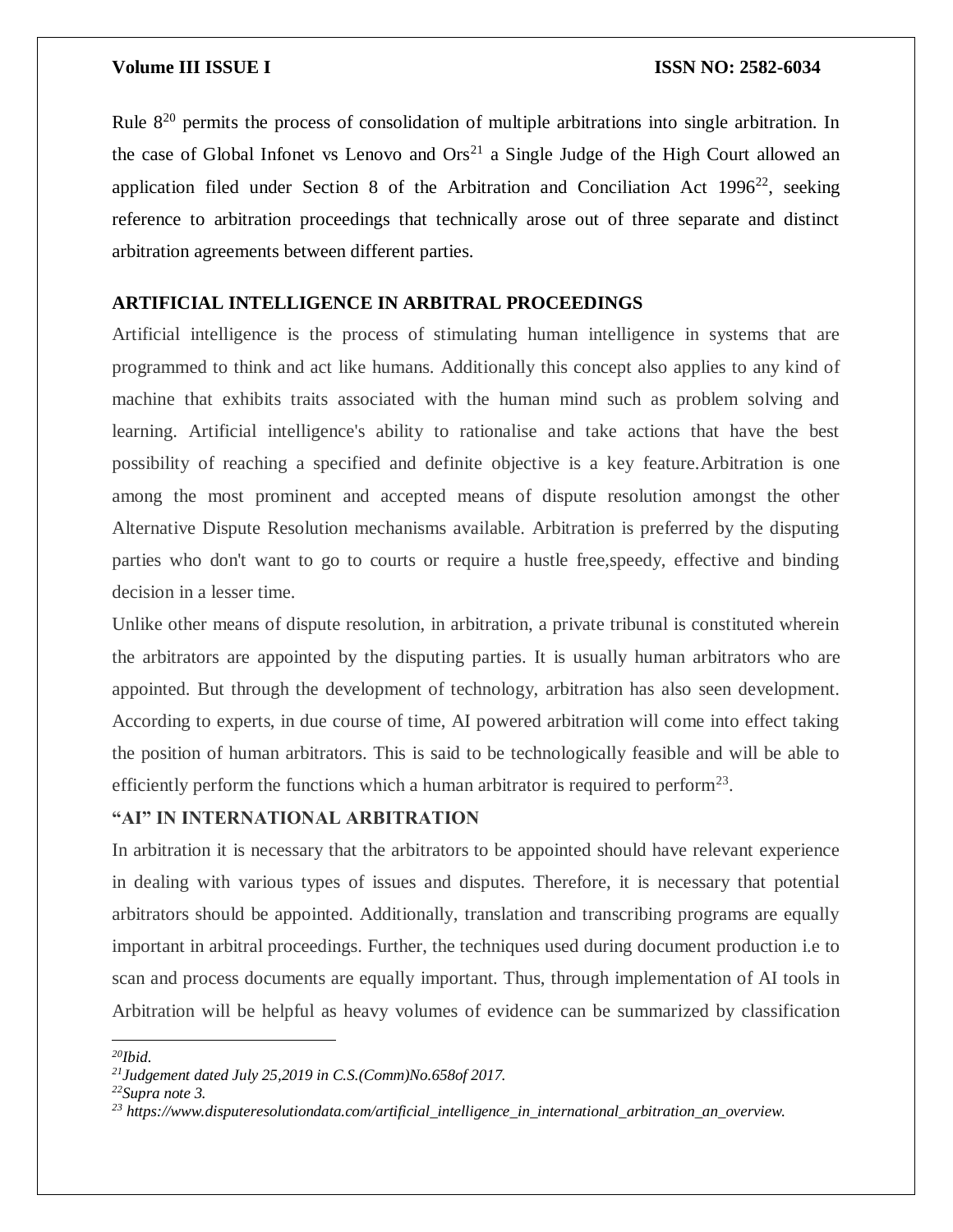and grouping when and were required. Also, with the help of AI tools relevant facts, common and disputed positions of the parties, and procedural history can be added so as to assist and for speedy drafting of the award. The use of AI tools in this manner can help in resolving the problem of 'user disappointment' caused due to various factors seen in arbitration proceedings. This doesn't show that the use of AI tools in arbitration is out of issues. The use of AI tools in the decision-making process can become problematic or chaotic. When technology is allowed to 'interfere excessively into the adjudication process' there will arise some or the other kind of issue<sup>24</sup>. It is therefore necessary that technology and adjudication process should be linked in such a manner that they don't cross the paths of each other taking away the position of each other thus making it work efficiently. While arbitration is often concerned with private rights, there are still certain required procedures both procedural and formal to protect the interest of parties and the integrity of arbitration.The use of AI tools in adjudication carries the risk of violating due process rights and the seat's public policy. As a result AI's use in the adjudication process should be kept to a very minimum. It can be used to do legal research and summarise the law, along with process and analyse parties' submissions and evaluate tribunal decisions to those of the AI. It is therefore very much necessary to ensure that AI tools must only be used with the consent of both the parties and through following appropriate protocols in place, and without causing any kind of unequal treatment to either of the parties to the arbitration<sup>25</sup>.

# **"AI" AS A DISRUPTIVE TECHNOLOGY:**

 $\overline{\phantom{a}}$ 

Despite the several benefits that AI has it is also known for being the 'most disruptive technology' in the field. It is contemplated that in the coming years, AI will be performing the tasks of paralegals and associates as well. The credibility of this assertion cannot be confirmed, as it is not ruled out. In order to address this concern, one must understand that AI necessarily requires a large data set and user feedback for its proper functioning<sup>26</sup>. This in particular is relevant in the context of arbitration, as most of the documents are confidential, and exist in smaller data sets in comparison to other practices.

The multiplicity of laws and diverse practice areas which are connected with arbitration further limits the scope of training and testing of AI in the process of arbitration. Also because there are

*<sup>24</sup> https://www.financierworldwide.com/machine-arbitrators-science-fiction-or-imminent-reality*

*<sup>25</sup>https://www.mondaq.com/india/arbitration-dispute-resolution/1027248/artificial-intelligence-in-arbitrationrevolutionary-or-impractical.*

*<sup>26</sup> http://arbitrationblog.kluwerarbitration.com/2020/09/26/future-of-ai-in-arbitration-the-fine-line-between-fictionand-reality/*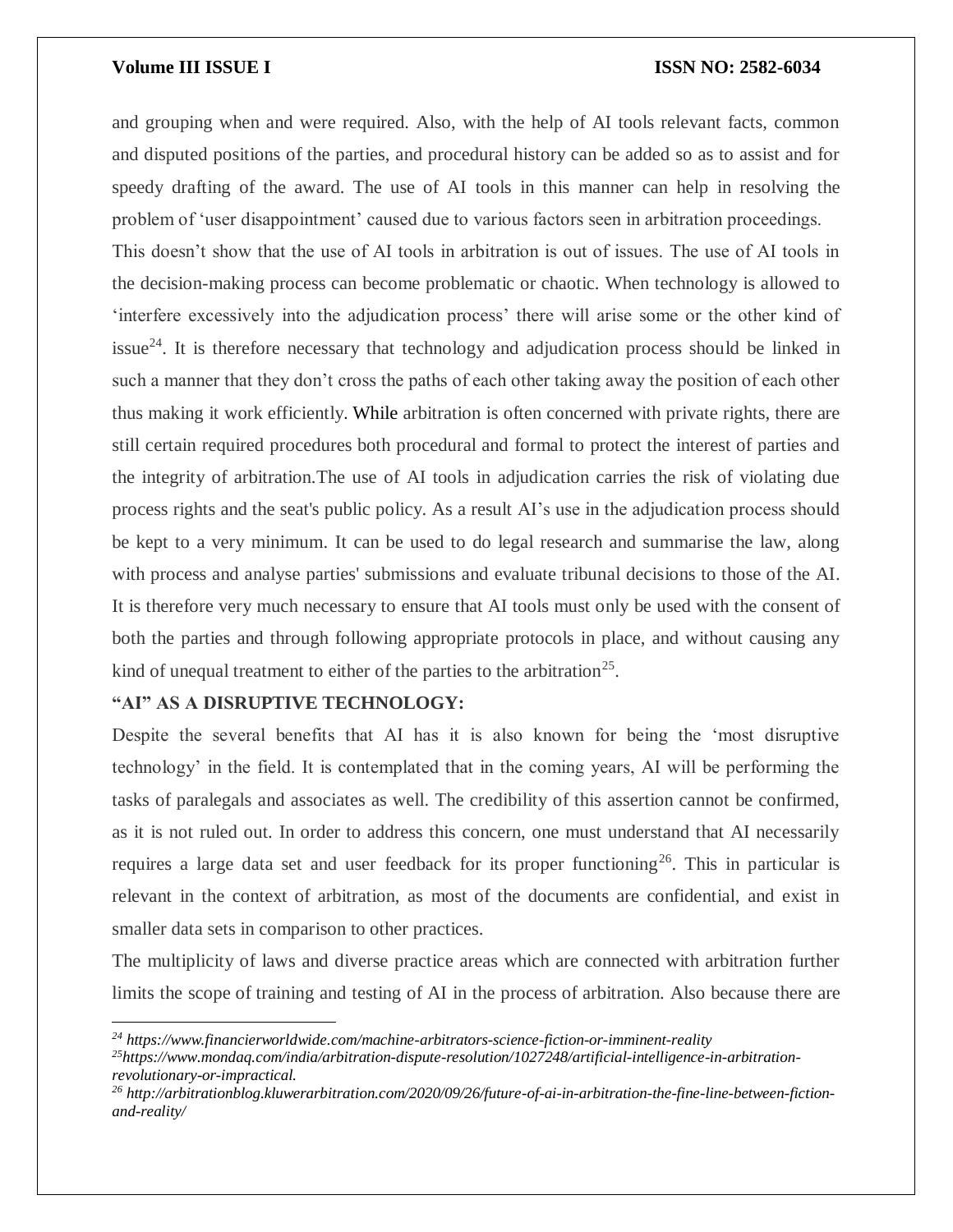few precedents in arbitration, and cases are decided on the merit of individual circumstances of each case, this puts forward an issue in bringing AI to arbitral proceedings. Arbitrators are appointed based on their experience too. Both inductive and deductive reasoning are equally important in case of an arbitration. Another aspect to be taken into consideration is that the practical understanding and realm of experts in specialised fields cannot be fully substituted by technology, as AI tools will process information in a manner which is closer to inductive reasoning, rather than deductive reasoning. All of the above-mentioned aspects make it extremely difficult for AI to stimulate many aspects of arbitration<sup>27</sup>.

Thus, we can safely conclude that arbitration has proven to be particularly strong as seen now. While technology has automated numerous processes for the advantage of practitioners, it is inadequate or unable to replace junior associates. In recent times, the possibility and discussion to the implementation of AI-arbitrators or, machine arbitrators replacing human arbitrations is huge. In simple terms, legal decision-making requires both subjective and emotional capabilities which AI does not possess. Assuming this possibility in the due course of time people tend to support human arbitrators more than AI arbitrators. There are reasons for this too. One being human beings are set to the notion of humans performing this process. Also, parties prefer understanding the reason why arbitrators arrived at a decision, which is rarely done away with. Parties always tend to seek the reason behind every action. Artificial Intelligence lacks this means to satisfy the requirement of giving reasons for the award, as it's better suited to provide a binary response based on probabilistic inference, which would lack legitimacy. As a result, it may create many controversies under the title of objective analysis. Thus, reasoning will always be inherently and uniquely a human task.AI would lack the same also. Further, the limits of AI are vast and will mostly consist of selective information only i.e which are provided<sup>28</sup>. Furthermore, data bias would be a considerably worse concern than human arbitrator bias, because the latter can be deduced and the arbitrator and award may be questioned, whereas in the case of AI arbitrators, this is not possible.

# **RECENT TRENDS WHICH EMERGED DURING THE PANDEMIC**

# 1. COVID-19 RELATED DISPUTES:

 $\overline{\phantom{a}}$ 

*<sup>27</sup> https://www.cyberlaws.it/en/2020/artificial-intelligence-arbitration.*

*<sup>28</sup> https://www.ibm.com/in-en/cloud/learn/what-is-artificial-intelligence*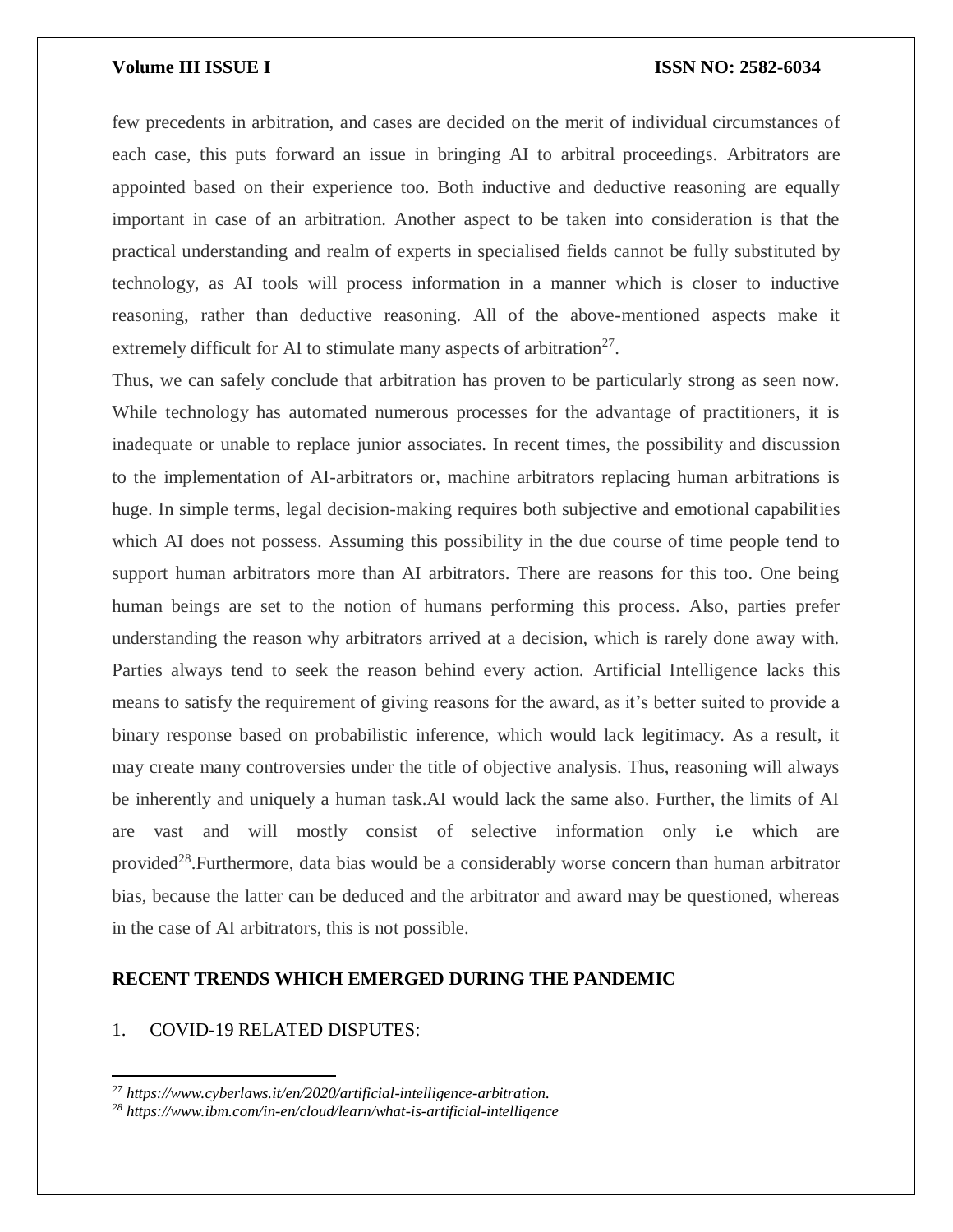The present pandemic has given rise to a large number of disputes eventually leading to arbitration. Government funded packages and temporary renegotiation of contracts have reduced an anticipated major strike in cases. However, contractual disputes have arisen on the scope of force majeure clauses and a rise in further disputes from the economic unrest due to the pandemic, as well as potential investment treaty claims can be predicted.

### 2. INSOLVENCY AND ARBITRATION:

Major economies around the world are expected to experience a sharp rise in corporate insolvency. Where an arbitral counterparty is insolvent, or at risk of becoming insolvent, the case needs to be carefully managed strategically to minimize the risks related to insolvency and the arbitral process.

## 3. INVESTMENT ARBITRATION TRENDS:

Following the landmark decision in Portigon AG vs Spain<sup>29</sup>, which paved way for project finance lenders to benefit from investment treaty protection, lenders have an opportunity to upgrade their risk and investments against the risk of future inimical state measures. Over the last year due to the Covid-19 pandemic has led to unprecedented government intervention. Despite the fact that there have been limited challenges against States under bilateral and multilateral investment treaties, a further rise can be expected in the coming years.

## 4. COST-EFFECTIVE VIRTUAL ARBITRATIONS:

Recent reforms of the major arbitral institutional rules have resulted in greater efficiency and more cost- effective conduct of arbitrations, with increased tools, procedures and technology at the tribunal and party's disposal. This is one of the important recent developments in the aspect of international arbitration.

5. CONTINUING ECONOMIC DISTRESS FOR THE CONSTRUCTION AND INFRASTRUCTURE SECTORS:

 $\overline{\phantom{a}}$ *29ICSID Case No. ARB/17/15.*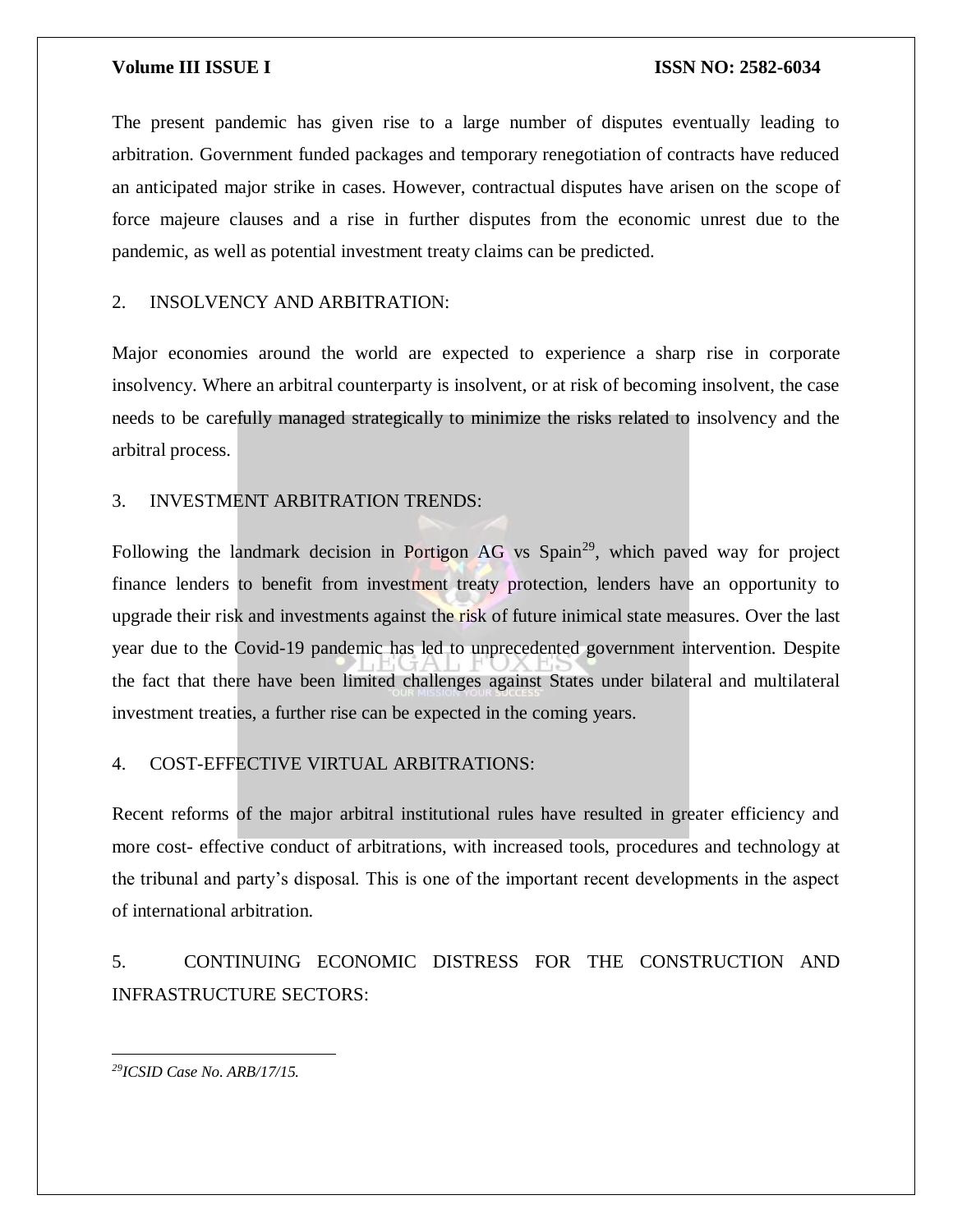The pandemic has hit the international construction and infrastructure industry very badly. The combination of uncertainty in markets, reduction in financial availability and a hardening of both national and commercial protectionism is likely to lead to more disputes as on-going projects reach conclusion and the parties seek to confront the economic realities of the pandemic.

# 6. ARBITRATION IN THE EU AND UK-A CHANGING LANDSCAPE:

Investment protection in the European Union will be an area to look out for as the arbitration community considers the impacts of the agreement terminating intra-EU Bilateral Investment Treaties (BITs) and the UK's formal exit from the EU. The approach that will be taken by UK in its international investment agreements, is very uncertain but the lack of ISDS provisions in the new EU-UK and Japan-UK trade agreements clearly shows that the investors in UK rely on its BITs network to safeguard their investments.

# 7. ARBITRATOR'S DUTY OF DISCLOSURE:

During the past one year (2020), several cases addressing the question of whether arbitrator's have the duty to disclose potential conflicts were seen. Broadly, a more pro-transparency attitude tends to grow; arbitrators are held to high standards, which are generally regarded as a standard LIPIUTA LI P procedure<sup>30</sup>.

# **CONCLUSION:**

 $\overline{\phantom{a}}$ 

With the changing time there also arises a need to bring in change in the process of arbitration. Global businesses have turned to arbitration to have their disputes resolved, because the court systems were unable to move forward with civil cases in the light of the pandemic crises and certain local laws requiring public gatherings to be restricted came forward. The International Arbitration Community responded swiftly with alternative options for handling disputes through virtual means, and the arbitrators and practitioners adapted themselves to the new environment quickly and effectively. Businesses appear to have adopted virtual techniques as their preferred dispute resolution mechanism after they noticed that their concerns could be solved through

*30https://www.lexology.com/library/detail.*